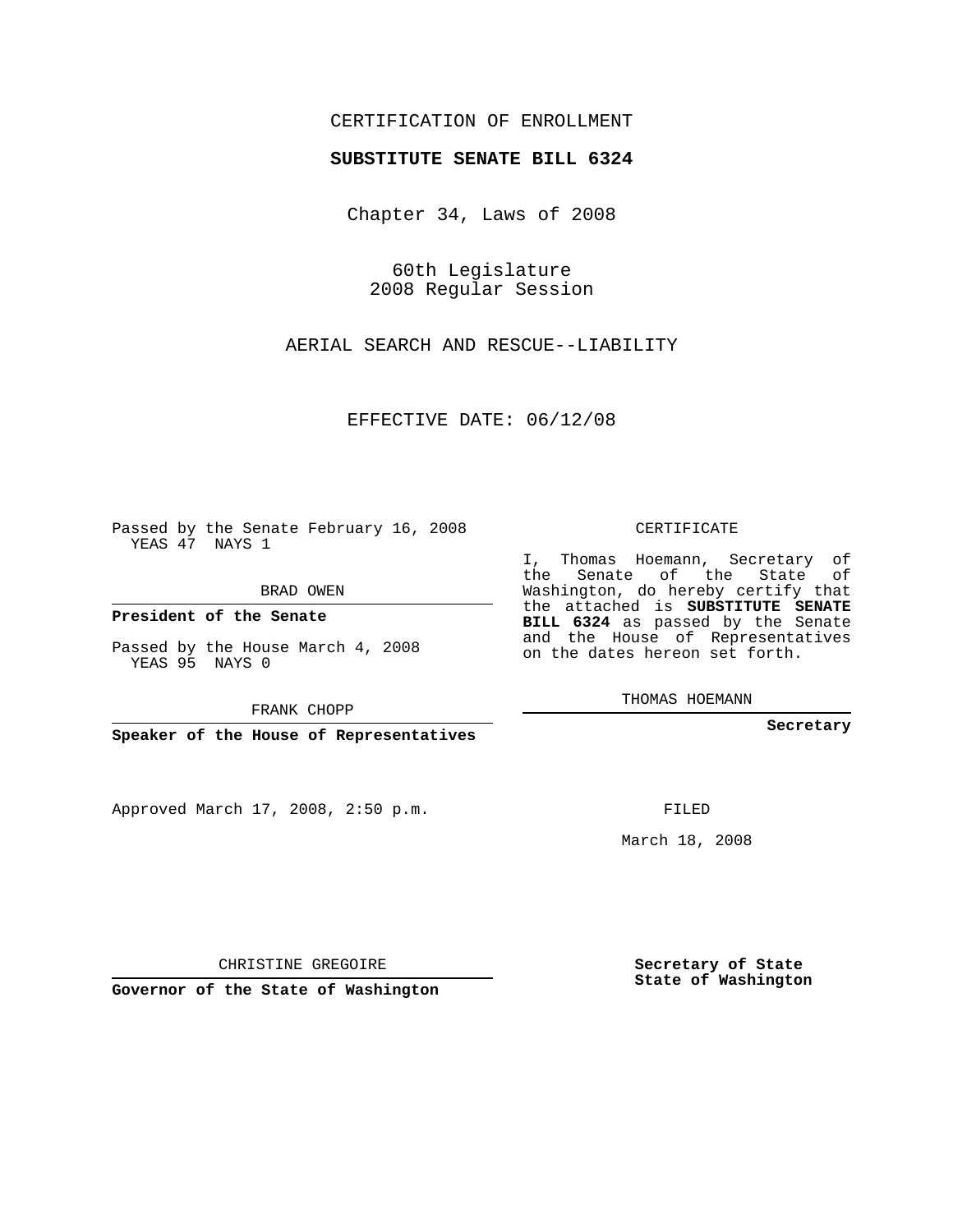## **SUBSTITUTE SENATE BILL 6324** \_\_\_\_\_\_\_\_\_\_\_\_\_\_\_\_\_\_\_\_\_\_\_\_\_\_\_\_\_\_\_\_\_\_\_\_\_\_\_\_\_\_\_\_\_

\_\_\_\_\_\_\_\_\_\_\_\_\_\_\_\_\_\_\_\_\_\_\_\_\_\_\_\_\_\_\_\_\_\_\_\_\_\_\_\_\_\_\_\_\_

Passed Legislature - 2008 Regular Session

**State of Washington 60th Legislature 2008 Regular Session**

**By** Senate Transportation (originally sponsored by Senators Sheldon, Haugen, and Shin)

READ FIRST TIME 01/31/08.

 1 AN ACT Relating to liability immunity for aerial search and rescue 2 activities managed by the department of transportation; and amending 3 RCW 47.68.380.

4 BE IT ENACTED BY THE LEGISLATURE OF THE STATE OF WASHINGTON:

 5 **Sec. 1.** RCW 47.68.380 and 1995 c 153 s 1 are each amended to read 6 as follows:

 (1) The aviation division of the department is responsible for the conduct and management of all aerial search and rescue within the state. This includes search and rescue efforts involving aircraft and airships. The division is also responsible for search and rescue activities involving electronic emergency signaling devices such as emergency locater transmitters (ELT's) and emergency position indicating radio beacons (EPIRB's).

14 (2) An act or omission by any person registered with the aviation 15 division of the department for the purpose of engaging in aerial search 16 and rescue activities, while engaged in such activities, shall not 17 impose any liability on the department or the person for civil damages 18 resulting from the act or omission. However, the immunity provided 19 under this subsection shall not apply to an act or omission that